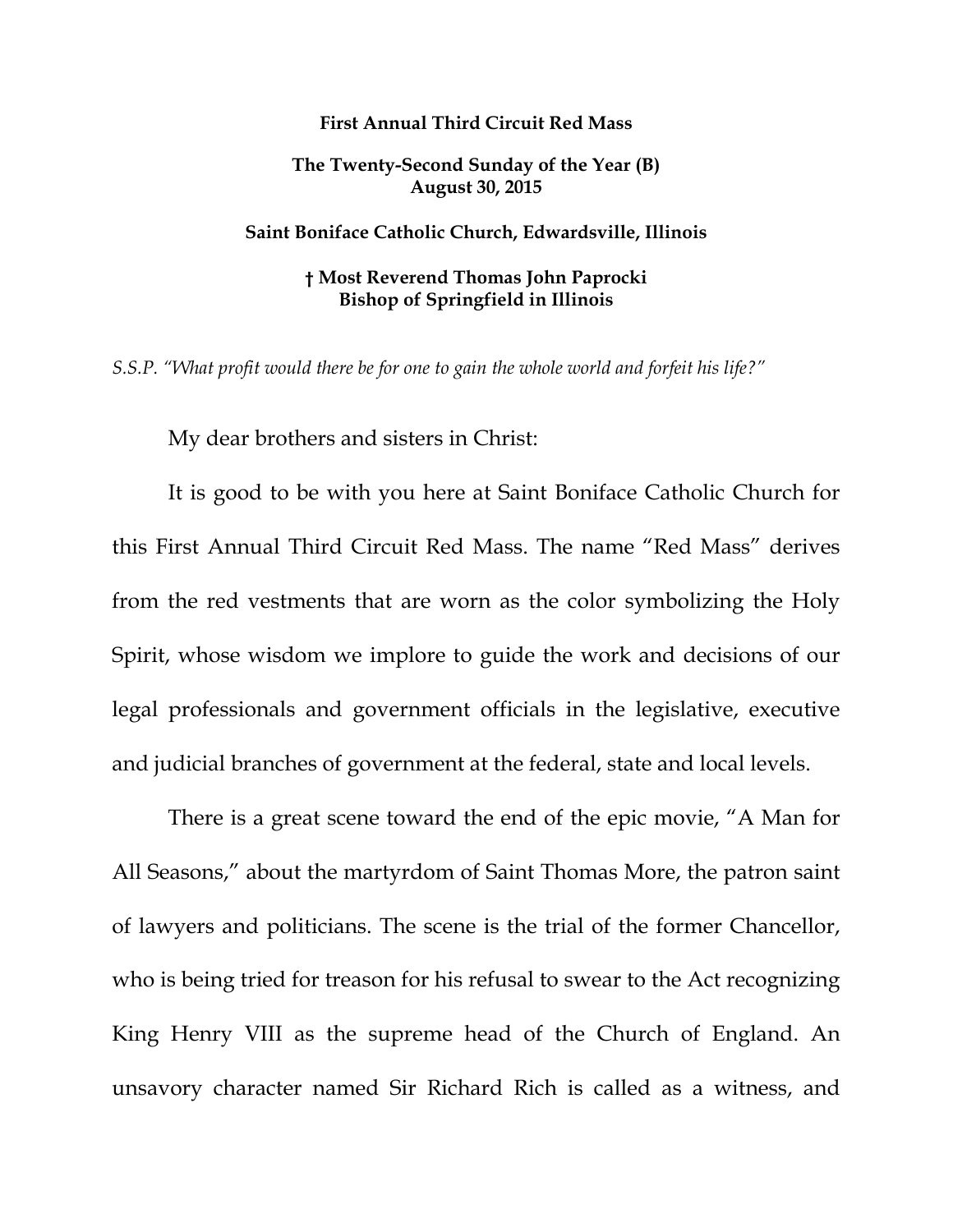perjures himself by fabricating a story falsely claiming under oath that he had heard More make some self-incriminating statements. More knows that he has been doomed to death by Rich's perjury. As Rich starts to leave the witness stand, More says that he has a question to ask the witness. More turns to Rich and says, "That's a chain of office that you're wearing. May I see it?" He examines the medallion and asks, "What's this?" Cromwell answers, "Sir Richard is appointed Attorney-General of Wales." Sir Thomas More looks into Sir Richard Rich's face with pain and amusement, and says, "Why, Richard, it profits a man nothing to give his soul for the whole world . . . But, for Wales?"

Of course, Thomas More is paraphrasing from the scriptural passage found in all three Synoptic Gospels of Matthew (16:26), Mark (8:36) and Luke (9:25), where Jesus asks his disciples, "What profit would there be for one to gain the whole world and forfeit his life in the process?" Our passage from today's Gospel reading comes from the preceding chapter of St. Mark and anticipates this question by going to the very heart of the matter of what is necessary for salvation.

Fundamentally, human beings don't do evil because something in the world makes them bad. The evil begins inside each person and arises from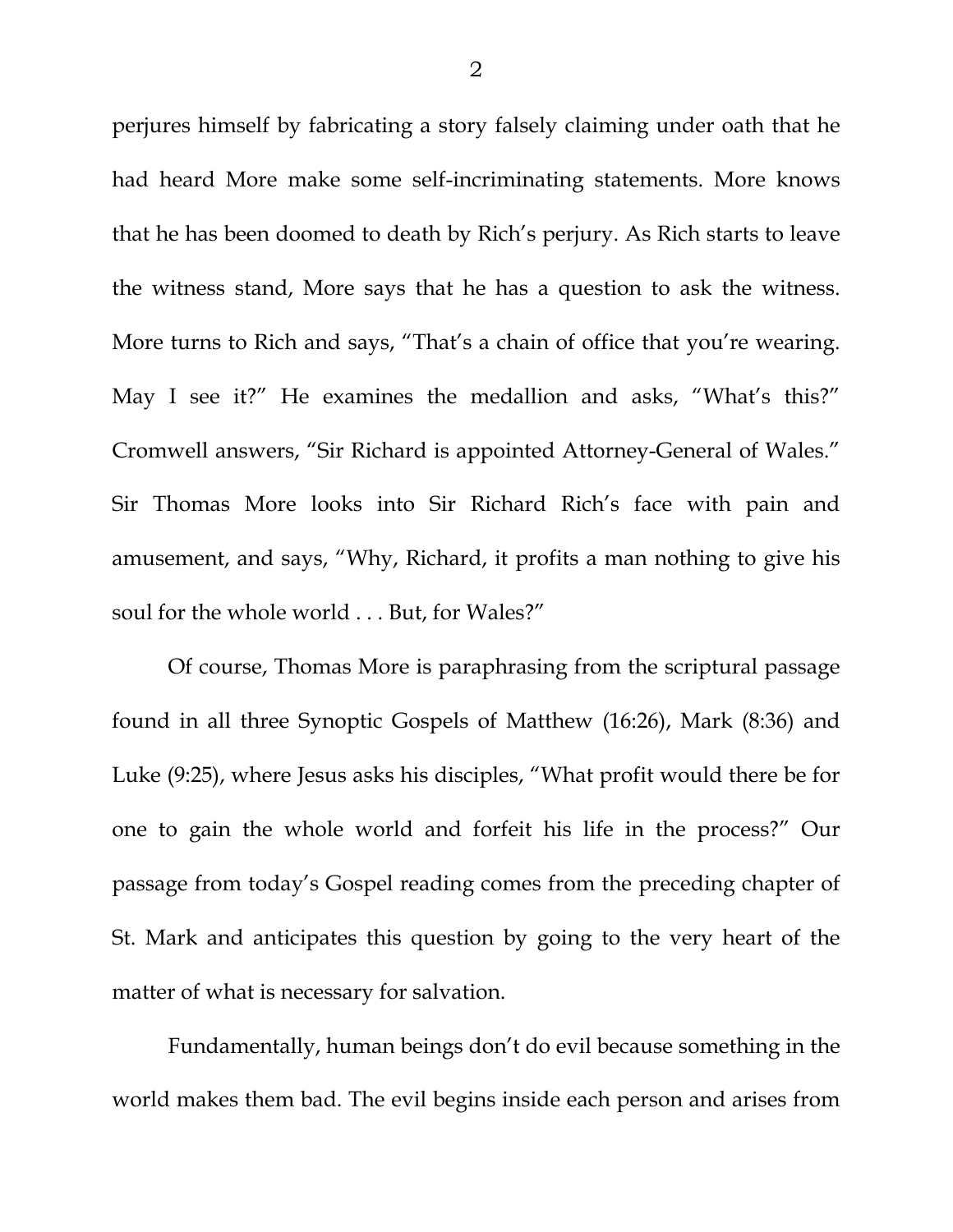our disordered desires. When we consent to these impulses they defile us. What are we to do if evil arises from inside us? The answer is the New Law of the Gospel which reforms our hearts by the grace of the law of love.

In our first reading from the Book of Deuteronomy, Moses tells the Chosen People that they have two great gifts that other nations do not have. One is that God is close to them so they can call upon him whenever they wish and he will listen to them. The other is that they have the Ten Commandments, God's own revealed law. To be close to God and to observe the Divine Law is the basis of a happy life. This is why the Chosen People will be wise and intelligent if they live the covenant. The whole world will see how blessed they are if they do.

The Responsorial Psalm from Psalm 15 is a sketch of a person who lives the virtue of justice. If everyone lived the virtue of justice, the world would be a much different place. Observance of the Law brings life. It is up to each one of us if we want to be just men and women who live according to the truth. We know, as Christians, that it is very difficult to live just lives on our own because of our disordered desires due to original sin. But thankfully, because of the Sacraments, we can have the grace to overcome sin and live positively good lives.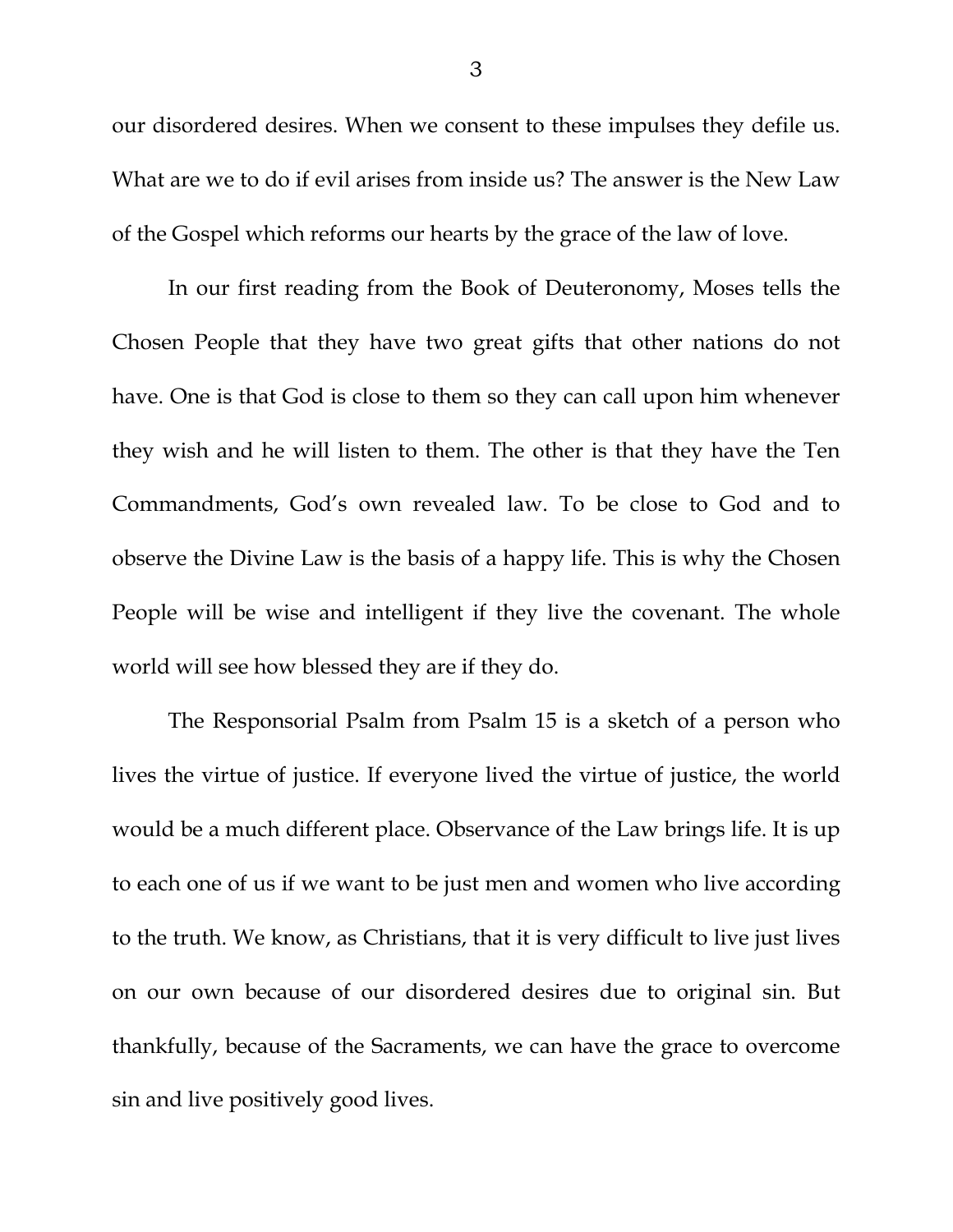The Church sees the Old Testament Law as "holy, spiritual, and good, yet still imperfect." The Old Law is like a tutor who can point out to his student what to do but who does not have the power to have him do it. The Mosaic Law teaches us what we should do, but it does not in itself give us the power to overcome our own tendency to sin (CCC 1963). The New Law fulfills the Old Law. As the law of charity (CCC 1966), it is "the perfection here on earth of the divine law, natural and revealed," accomplished by Christ and the Holy Spirit (CCC 1965). It shows that the fulfillment of the promises of the Old Testament is the kingdom of God (CCC 1967). It extends the exterior law to the interior of the person and provides the means to reform the heart (CCC 1968). "The New Law is called a law of love because it makes us act out of the love infused by the Holy Spirit, rather than from fear; a law of grace, because it confers the strength of grace to act, by means of faith and the sacraments; a law of freedom, because it sets us free from the ritual and juridical observances of the Old Law, inclines us to act spontaneously by the prompting of charity and, finally, lets us pass from the condition of a servant who 'does not know what his master is doing' to that of a friend of Christ . . . or even to the status of son and heir." (CCC 1972).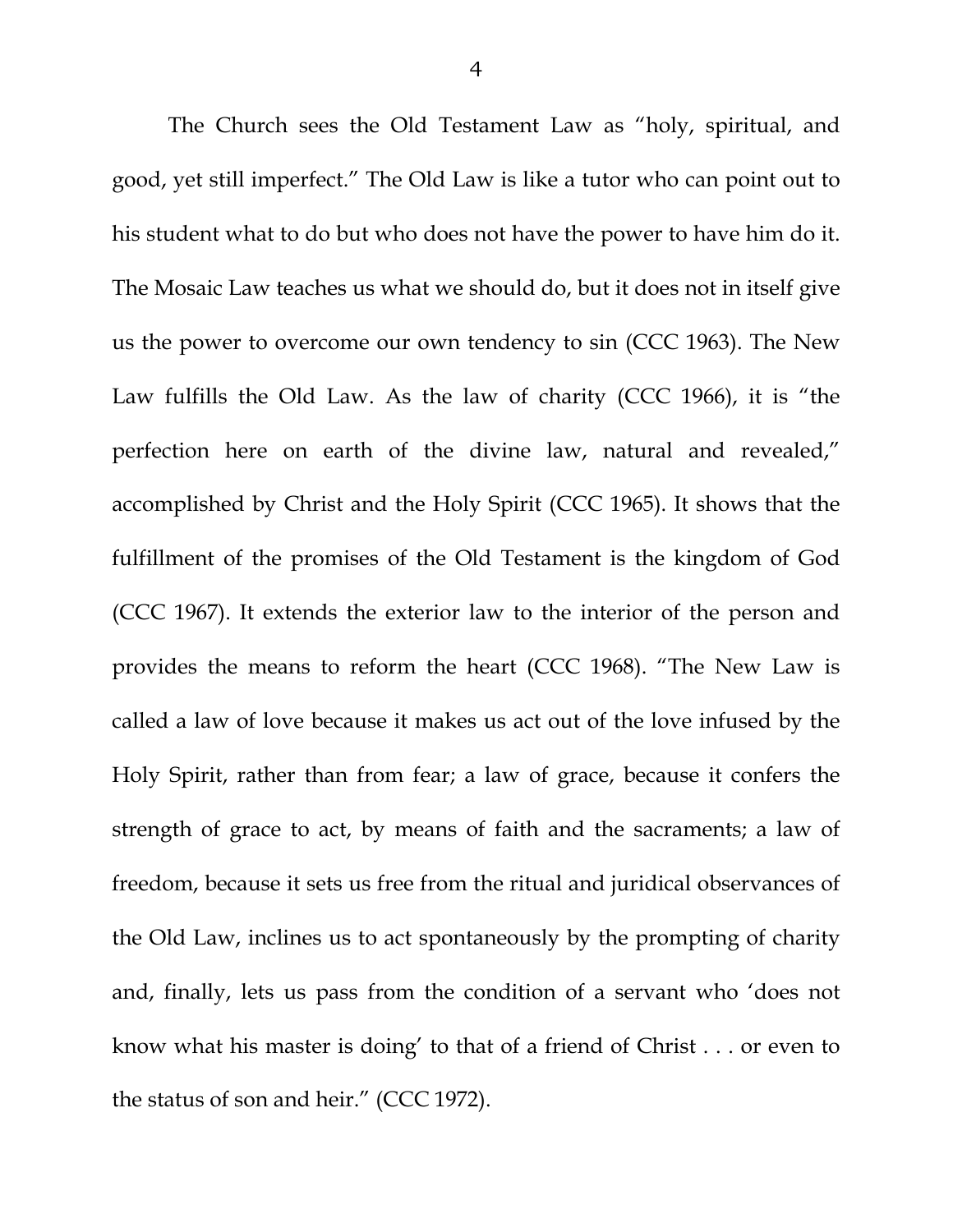The law of charity rules and directs all other commands. The law of love is to will the good of the other. This includes willing our own good by not doing evil. The law of love wants to reform our heart or interior dispositions and gives us the grace or power to do so. On our part, it requires our cooperation and effort. This calls for some soul searching. What is the state of my interior dispositions, from which arise all my conduct? Do I simply so what I want? In other words, am I selfish? Am I a divided soul, partly doing God's will, partly serving myself? Do I act out of fear: of God or of parents or of some other authority? Do I want what God wants? This is the making of a saint. Do I at least want to want what God wants? This is a good beginning. The law of love is a daily struggle or a multi-times-a-day struggle. Jesus Christ gives each of us an everyday hope. Our Lord will help you and me right now, despite our weakness, the weakness of not wanting to do what he wants.

The Letter of Saint James in our second reading today makes two important points: He teaches the importance of faith in action, and he defines what true devotion is. One of the reasons why I went to law school was to help the poor through my actions, not just through my words from the pulpit. As Saint James said, "Be doers of the word and not hearers